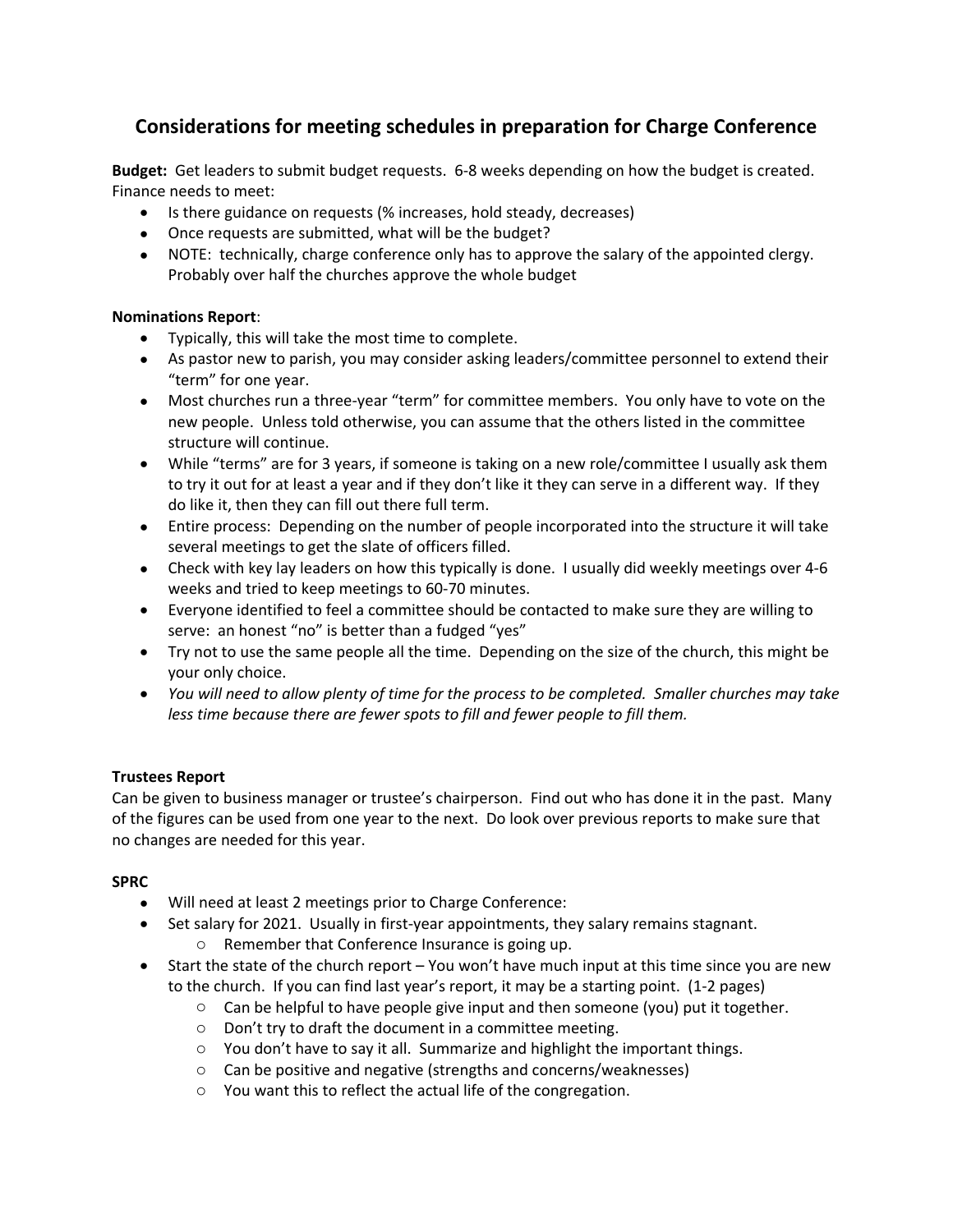- o Think 2-3 pages.
- $\circ$  If you are new, the reference to the "pastor" should be the pastoral office and not just on your initial few weeks. The response can reflect both you and the person you followed.

# *Typical Schedule*

Lay Leadership works on nominations report – (4-8 weeks prior to Charge Conference Date)

S/PPRC Meeting #1:

- Start the conversation about the "State of the Church Report"
	- $\circ$  Encourage people to share their reflections about the questions in the report's prompts
	- o Develop a draft document with the input from committee members
- Start the conversation about Salary (this probably won't take as long)
- Any other S/PPRC discussion points

S/PPRC Meeting #2

- Review draft of State of the Church Report Have community approve/affirm the report
- Finalize compensation package salary, allowances, etc.

Finance Committee

- Finance Chair can fill out the Finance Report or you can with information provided by the Finance Chairperson, Treasurer or Financial Secretary.
- Finance Chair and S/PPRC Chair should have some conversation to determine how much money is available if there will be a consideration of an increase in compensation.
- Finance Committee should begin to build a budget
	- $\circ$  In churches with static membership, attendance and/or giving, the budget remains pretty stable and so budgets typically will be roughly the same year to year.
	- $\circ$  If that is the case, then you may get through the process with only one Finance Meeting – to approve the budget including the compensation for pastor
	- $\circ$  If the budget is more dynamic, you may need at least 2 Finance Meetings
		- First: to begin the budget process and get input from work areas (the Finance Committee can gauge the general increase in budget that seems practical)
		- Second: Finalize budget especially pastoral compensation package
		- Note: It is the S/PPRC that recommends compensation, not the Finance Committee

Church Council/Administrative Board: Early in my ministry I was told the church council meeting prior to charge conference was crucial. That way, if there are issues, they can be ironed out in that meeting rather than at the charge conference.

- AFTER Finance Committee approves Budget/Compensation package
- AFTER Nominations Committee finishes staffing the committee structure with willing laity
- BEFORE the Charge Conference (at least 2 weeks prior to Charge Conference)
- APPROVE: Compensation/Budget and Nominations Report